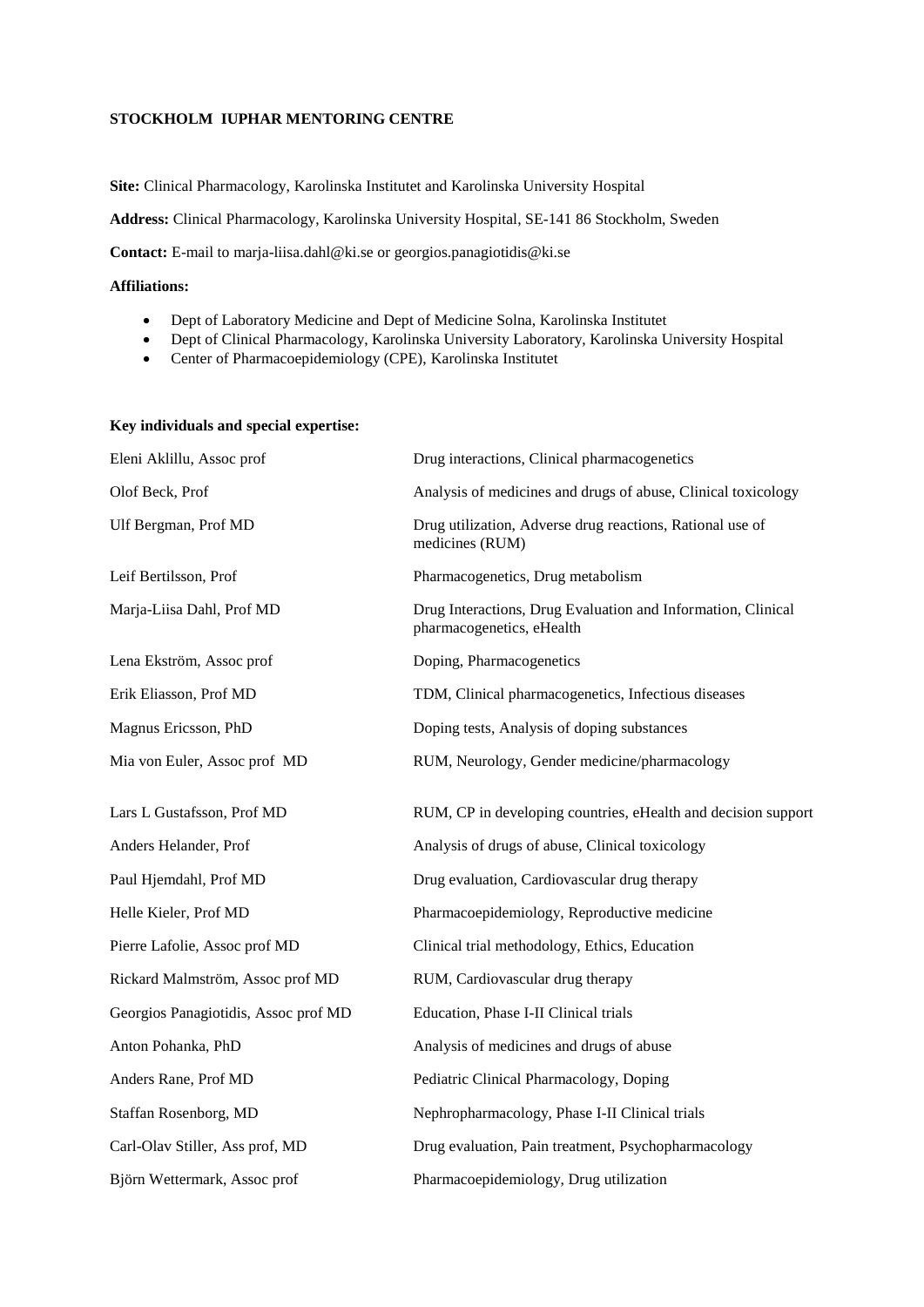Eva Wikström Jonsson, Assoc prof MD Drug evaluation, Respiratory pharmacology, Drug allergy

Sigurd Vitols, Prof MD Drug evaluation, Cancer treatment

#### **About the centre:**

Clinical pharmacology in Stockholm has a long tradition in health-care services and in academia since its foundation by professor emeritus Folke Sjöqvist in the 1960s. The research is focused on studying inter- and intraindividual variability in drug response, from basic molecular mechanisms to clinical studies and epidemiology. The centre has a unit for phase I-II clinical trials and access to analytical expertise and equipment in one of the largest and most complete healthcare and R&D laboratories in Europe, including facilities for therapeutic drug monitoring, genotyping, analysis of drug of abuse and of doping agents. The research covers many pharmacotherapeutic areas such as cardiovascular, psychiatric, infectious, renal and neurological diseases, pharmacotherapy in pregnant women, children and in the elderly as well as public health. The research and education program is strengthened by its high degree of integration with the healthcare, exemplified by joint development, evaluation and research on Rational Use of Medicines, involvement in Drugs and Therapeutics Committee, structured introduction and follow-up of new medicines, development of knowledge-databases and daily patient-related consultancies provided by the laboratory and by the Karolinska Drug Information Centre. Clinical pharmacology provides weekly research seminars in English increasingly available over Internet. The clinical department has a staff of about 120, including 25 MDs, and the academic program involves about 20 senior scientists.

#### **Research expertise:**

Drug metabolism and drug-drug interactions

Pharmacokinetics and pharmacogenetics

Therapeutic drug monitoring

Analysis of drugs of abuse and clinical toxicology

Doping in sports and society

eHealth

Critical drug evaluation and work in Drug and Therapeutics Committees

Rational use of medicines

Drug safety

Clinical trials

Pharmacoepidemiology

Drug utilization

Undergraduate, postgraduate and continued education

#### **Opportunities on offer:**

Email/skype/Video conference advice on various aspects of expertise, training and education, clinical services

Seminars and other educational activities via video/internet

Potential to organize courses and training activities on demand

Research collaboration in areas of mutual interest

On-site training (if funding available)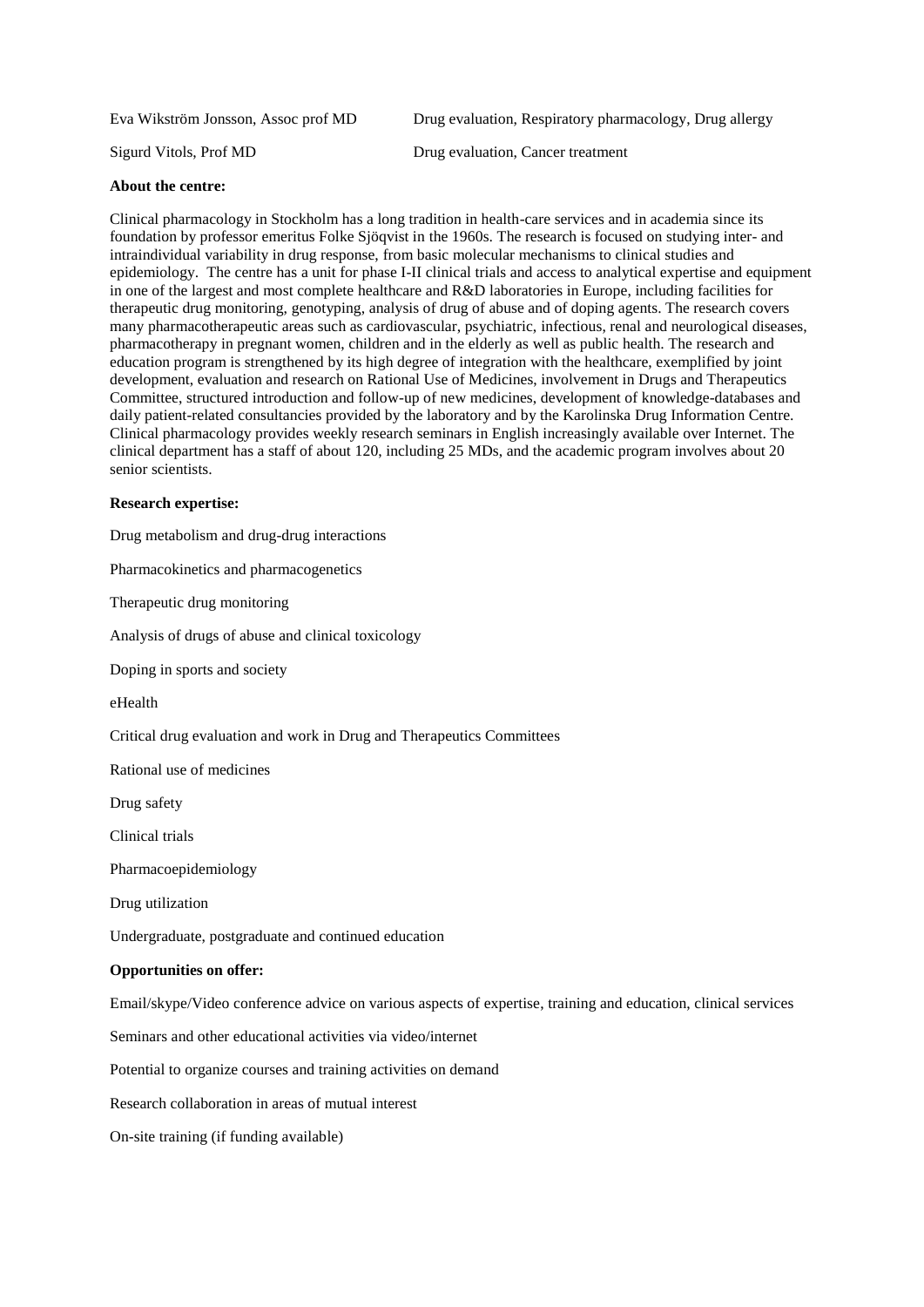### **Selected publications:**

Eriksen J, Gustafsson LL, Ateva K, Bastholm-Rahmner P, Ovesjo ML, Jirlow M, Juhasz-Haverinen M, Larfars G, Malmstrom RE, Wettermark B, Andersén-Karlsson E for for the Stockholm Drug and Therapeutics committee and the Regional Drug Expert Consortium. High adherence to the "Wise List" treatment recommendations in Stockholm: a 15-year retrospective review of a multifaceted approach promoting rational use of medicines*.* BMJ Open 2017; 7(4): e014345

Helander A, Bäckberg M, Signell P, Beck O. Intoxications involving acrylfentanyl and other novel designer fentanyls - results from the Swedish STRIDA project. Clin Toxicol (Phila) 2017; 55(6): 589-599

Stephanson NN, Signell P, Helander A, Beck O. Use of LC–HRMS in full scan-XIC mode for multi-analyte urine drug testing – a step towards a "black-box" solution? J Mass Spectrom 2017; May 10 [Epub ahead of print]

Graner S, Svensson T, Beau AB, Damase-Michel C, Engeland A, Furu K, Hviid A, Håberg SE, Mølgaard-Nielsen D, Pasternak B, Kieler H. Neuraminidase inhibitors during pregnancy and risk of adverse neonatal outcomes and congenital malformations: population based European register study. BMJ 2017; 356: j629

Komen J, Forslund T, Hjemdahl P, Andersen M, Wettermark B. Effects of policy interventions on the introduction of novel oral anticoagulants in Stockholm: an interrupted time series analysis. Br J Clin Pharmacol 2017; 83: 642-652

Linder C, Wide K, Walander M, Beck O, Gustafsson LL, Pohanka A. Comparison between dried blood spot and plasma sampling for therapeutic drug monitoring of antiepileptic drugs in children with epilepsy: A step towards home sampling. Clin Biochem 2017; 50(7-8): 418-424

Petersson J, Giske CG, Eliasson E. Standard dosing of piperacillin and meropenem fail to achieve adequate plasma concentrations in ICU patients. Acta Anaesthesiol Scand 2016; 60(10):1425-1436

Petros Z, Lee MM, Takahashi A, Zhang Y, Yimer G, Habtewold A, Amogne W, Aderaye G, Schuppe-Koistinen I, Mushiroda T, Makonnen E, Kubo M, Aklillu E. Genome-wide association and replication study of antituberculosis drugs-induced liver toxicity. BMC Genomics 2016; 17(1): 755

Mukonzo JK, Bisaso RK, Ogwal-Okeng J, Gustafsson LL, Owen JS, Aklillu E. CYP2B6 genotype-based efavirenz dose recommendations during rifampicin-based antituberculosis cotreatment for a sub-Saharan Africa population. Pharmacogenomics 2016;17(6): 603-613

Godman B, Malmström RE, Diogene E et al. Are new models needed to optimize the utilization of new medicines to sustain healthcare systems? Expert Review of Clin Pharmacol 2015; 8: 77-94

Chang M, Tybring G, Dahl ML, Lindh JD. Impact of cytochrome P450 2C19 polymorphisms on citalopram/escitalopram exposure: A systematic review and meta-analysis. Clin Pharmacokinet 2014; 53: 801- 811

Margolin S, Lindh JD, Thorén L, Xie H, Koukel L, Dahl ML, Eliasson E. CYP2D6 and adjuvant tamoxifen: possible differences of outcome in pre- and post-menopausal patients. Pharmacogenomics 2013; 14(6): 613-622.

Kieler H, Artama M, Engeland A, Ericsson O, Furu K, Gissler M, Nielsen RB, Nørgaard M, Stephansson O, Valdimarsdottir U, Zoega H, Haglund B. Selective serotonin reuptake inhibitors during pregnancy and risk of persistent pulmonary hypertension in the newborn: population based cohort study from the five Nordic countries. BMJ 2012 Jan 12;344: d8012.

Skogh E, Sjödin I, Josefsson M, Dahl M-L. High correlation between serum and cerebrospinal fluid olanzapine concentrations in patients with schizophrenia or schizoaffective disorder medicating with oral olanzapine as the only antipsychotic drug. J Clin Psychopharmacol 2011; 31(1): 4-9